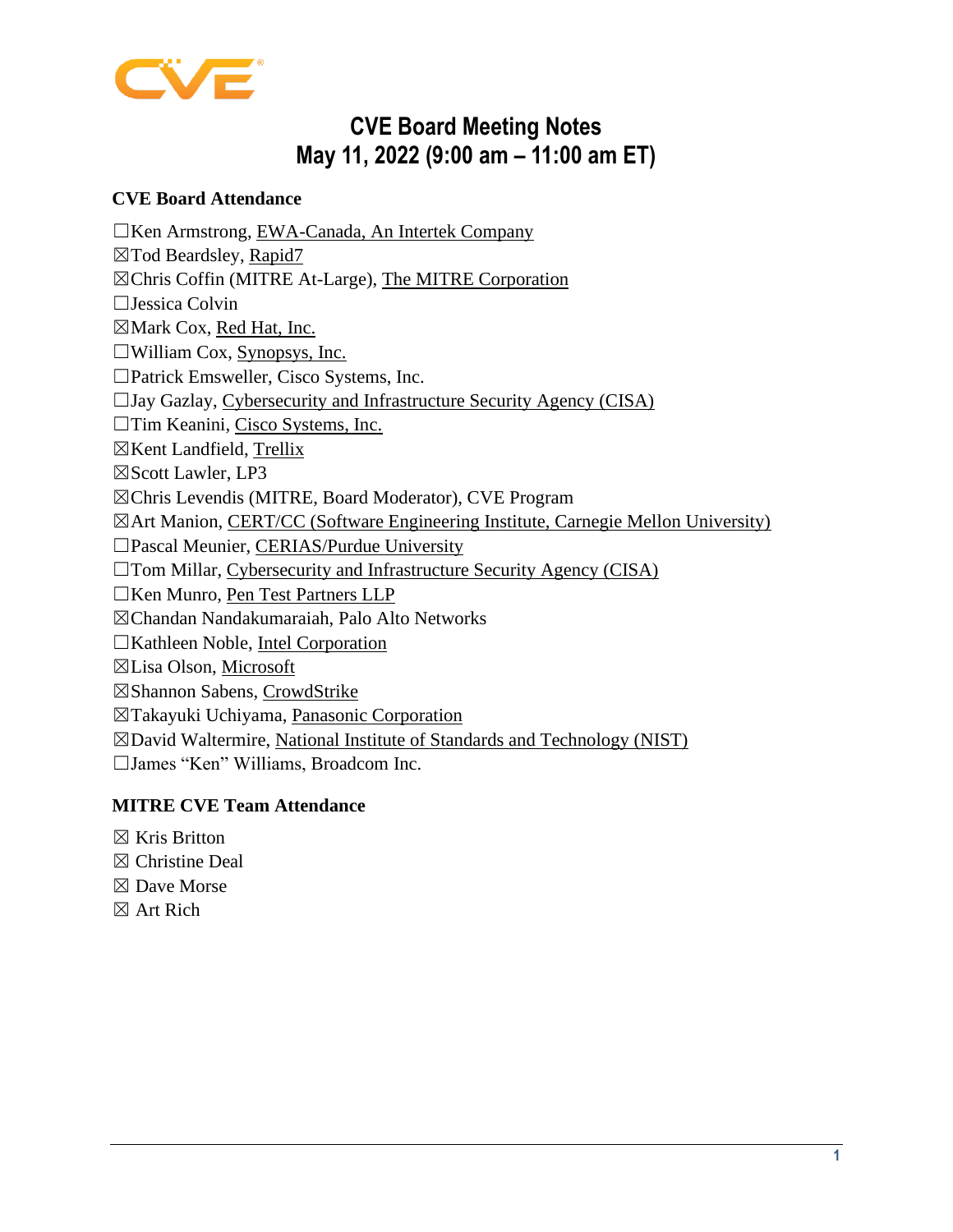

#### **Agenda**

- 9:00-9:05 Introduction
- 9:05-10:35 Topics
	- o Proposal to Run a GitHub Repository
	- o Global Security Vulnerability Summit (GSVS) CVE Engagement
	- o Open Discussion
- 10:35-10:55 Review of Action Items
- 10:55-11:00 Closing Remarks

#### **New Action Items from Today's Meeting**

| <b>Action</b><br>Item $#$ | <b>New Action Item</b>                                                                         | <b>Responsible</b><br>Party       | Due |
|---------------------------|------------------------------------------------------------------------------------------------|-----------------------------------|-----|
| 05.11.01                  | Send out a Doodle poll to identify a date for the first meeting<br>of the repo rules document. | Secretariat                       |     |
| 05.11.02                  | Develop initial outline of repo rules and distribute to the<br>Board.                          | Art M.                            |     |
| 05.11.03                  | Develop repo rules document and present to the Board for<br>approval.                          | Chris L.<br>Kent L.<br>Shannon S. |     |

#### **Proposal to Run a GitHub Repository (Repo) (Art Manion)**

- The proposal was to create a central repository (repo) for the CVE community to raise issues, questions, and discussion topics not already addressed in program documentation.
	- o The initial proposal was for a GitHub repo, but a final determination is TBD.
	- o Board consensus was they liked the idea, so it will move forward.
- The repo would be an open forum to promote transparency about how the program works, and allow searches on prior issues, questions, and topics.
- Whether GitHub or another option is used for the repo, the hosted site needs to have a connection to the CVE Program (i.e., not a personal site).
- The consensus of the Board was the repo needs committed resources.
	- o Art M., Tod B., and Dave W. volunteered to operate/manage the repo.
	- o There was concern about the risk of getting a higher volume of repo activity than current resources can handle.
- A desired feature of the repo is the ability to close out a thread when it is resolved, or continued discussion becomes non-productive.
- An initial step is to create repository rules to explain how to use the repo, the nature of acceptable topics, and rules of engagement in the repo forum.
	- o **Action**: Art M. volunteered to create an initial outline of the rules document.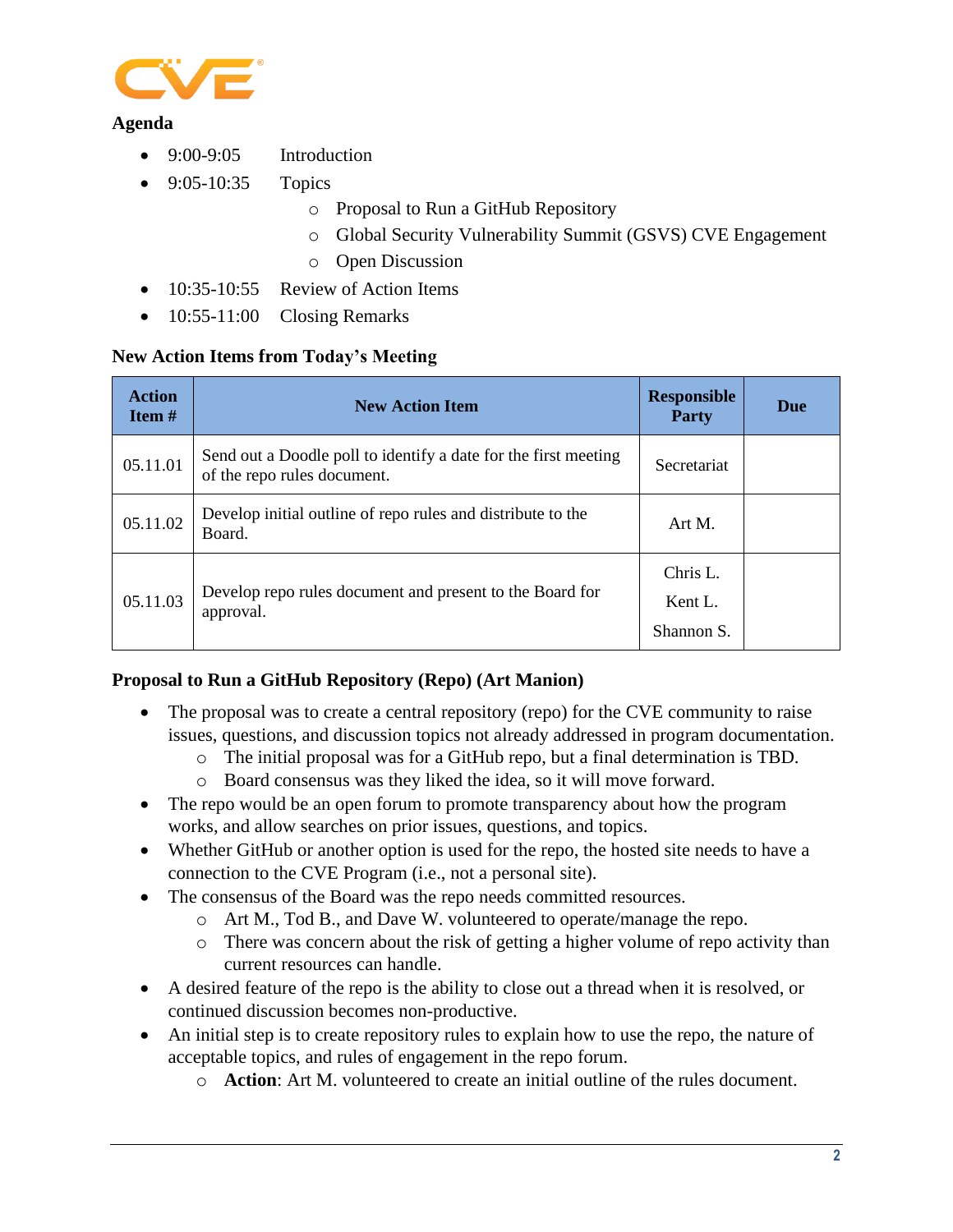

- o Chris L., Kent L., and Shannon S. volunteered to start building the new rules document.
- o **Action**: The Secretariat will send out a Doodle poll to identify a date for the first meeting for the repo rules document.
- o **Action**: When complete, present the repo rules to the Board for approval.
- The Outreach and Communications Working Group (OCWG) will take the lead for operations and management of the repo, once launched.
	- o This comes with the understanding that the program will work with OCWG to provide additional resources if needed.

## **Global Security Vulnerability Summit (GSVS) CVE Engagement (Art Manion)**

- The GSVS is scheduled for June 24, 2022, and Art M. will have a presentation to provide information about the CVE Program to generate interest to join the CVE community.
- Some program history will be presented, but the focus of the presentation will be on the CVE future, for example:
	- o CVE Services rollout and JSON 5.0.
	- o Program emphasis on reducing transaction burden on CNAs.
- Documentation about program history and current affairs will be sent to Art M.
	- o A paper Chris L. wrote at the start of the Transition Working Group (TWG).
	- o Lisa O. will send examples of cloud vulnerabilities where Microsoft has issued CVE IDs.

## **Open Discussion (out of time)**

## **Review of Action Items**

- 09.03.04 (Dispute policy/process). Draft is complete, and a meeting with Secretariat to review the draft is scheduled for later today. After that, the next reviews will be QWG and SPWG, followed by presentation to the Board.
- 10.26.01 (Dispute tagging). The tag location on a CVE record and the tag format are known. Still need to define the tagging process. Coordinate and complete this action item with the completion of the Dispute policy/process (09.03.04).
- 10.28.01 (WG Operations Handbook). Chris L. and Christine D. will do a final review/edit. The next review will be by the WG chairs. The CNACWG chair will share the document with CNAs for their comments (must be a time-bound review).
- 12.16.01 (WG-to-WG comms). Tied to WG Ops Handbook (10.28.01). Both should be closed at the same time.
- 03.03.02 (CNA assignment for insecure default configurations). This is **closed**/removed from the action item list. It will be added to the list of future Board agenda topics. Secretariat will write up a summary of the issue and Chris L. will assign to a MITRE team member to work the details.
- 04.14.02 (CNA guidance to adopt new CVE Services). This is part of the overall CVE Services communications strategy and is on-going. TWG is also assisting with comms messages. Need to wait for operational CVE Services.